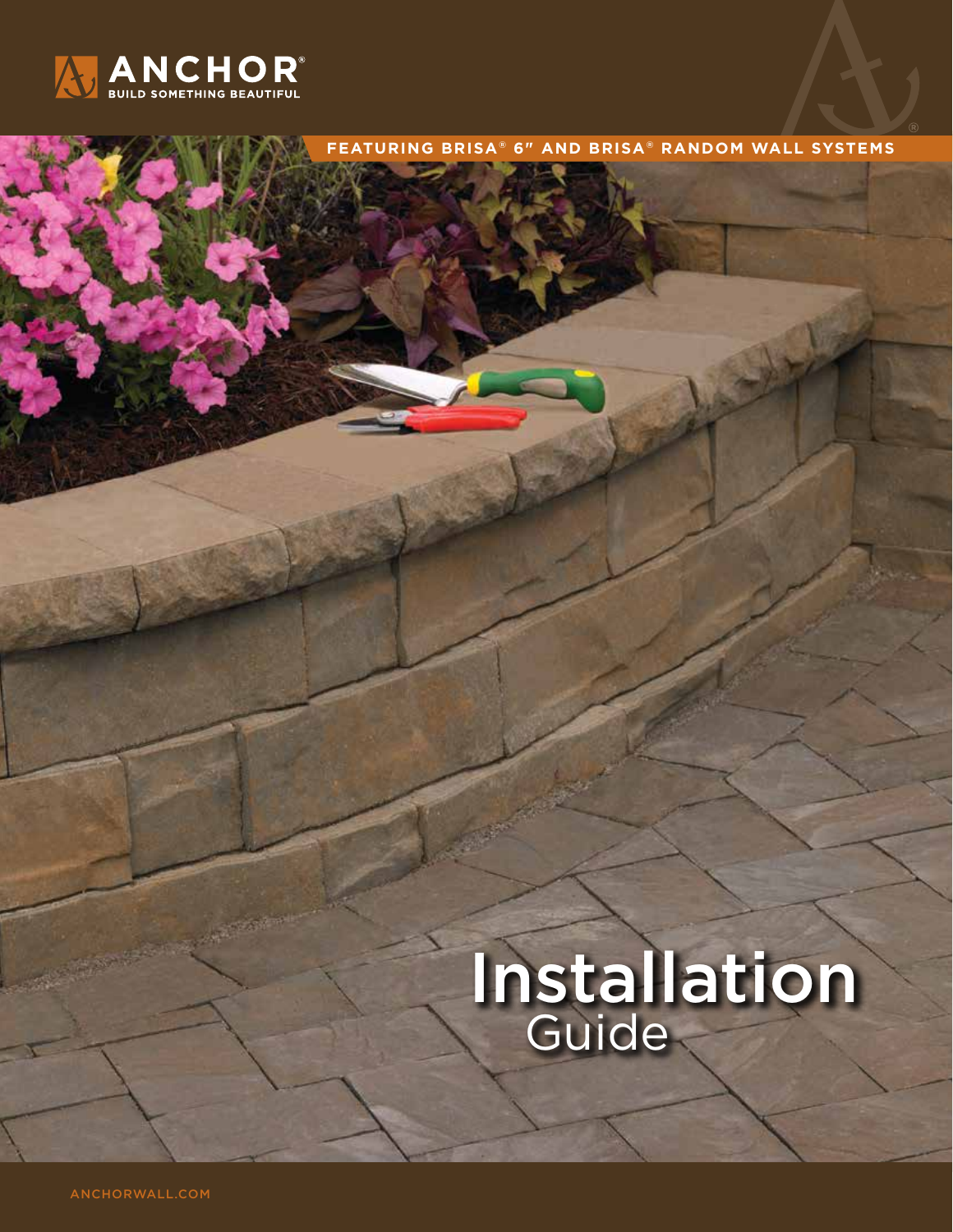# TABLE OF CONTENTS

| <b>BRISA® RETAINING WALL</b><br>INSTALLATION GUIDELINES 4 |
|-----------------------------------------------------------|
| BRISA® FREESTANDING WALL                                  |
|                                                           |

# HOW TO USE THIS GUIDE

This guide is designed to provide you with ideas as well as information on product use, estimating and installation procedures. Because actual project conditions vary, final wall design, including for the incorporation of geosynthetic reinforcement, must be performed by a qualified engineer. While this guide provides general guidelines, installation contractors should refer to construction drawings provided by a qualified local engineer for final specifications.

Additional installation information is available online at anchorwall.com. Information includes basic wall construction as well as other applications, including:

- 
- 
- 90° corners terraced walls
	- extended to the value of the value of the value of the value of the value of the value of the value of the value of the value of the value of the value of the value of the value of the value of the value of the value of th
- various steps fences
- cap placement guardrails
- 
- -

## BEFORE YOU BEGIN

Advance planning and careful layout at the job site help ensure a successful retaining wall project.

- Review the site plan to confirm lot lines, wall location, length and elevations.
- Understand on-site soils. Ideal soils are sand and gravel. For walls built in clay or poor soils, work with a local engineer to confirm the wall design and the required soil reinforcement. Black or organic soils should not be used as backfill.
- Confirm the location of underground utilities.
- Seek all necessary building permits.
- Prepare a drawing of the site with the wall location, lengths and elevations.
- Plan drainage to prevent erosion or buildup of water behind the wall. Consider where the water will drain through the wall, where downspouts will expel and whether there's an underground sprinkler. For walls greater than 3 feet in height, a perforated drainpipe is recommended at the base of the aggregate to quickly remove large amounts of water.
- Check the block delivered to ensure it is the correct color. Check the geogrid to confirm that it's the strength and weight specified in the engineering plans.
- Be sure to use the right tools. Hand tools include a shovel, 4-foot level, dead-blow hammer, 2- or 3-pound hammer, chisel, hand tamper, hydraulic splitter and string line. Power tools include a circular saw with a masonry blade and a compactor.
- Always wear protective eyewear.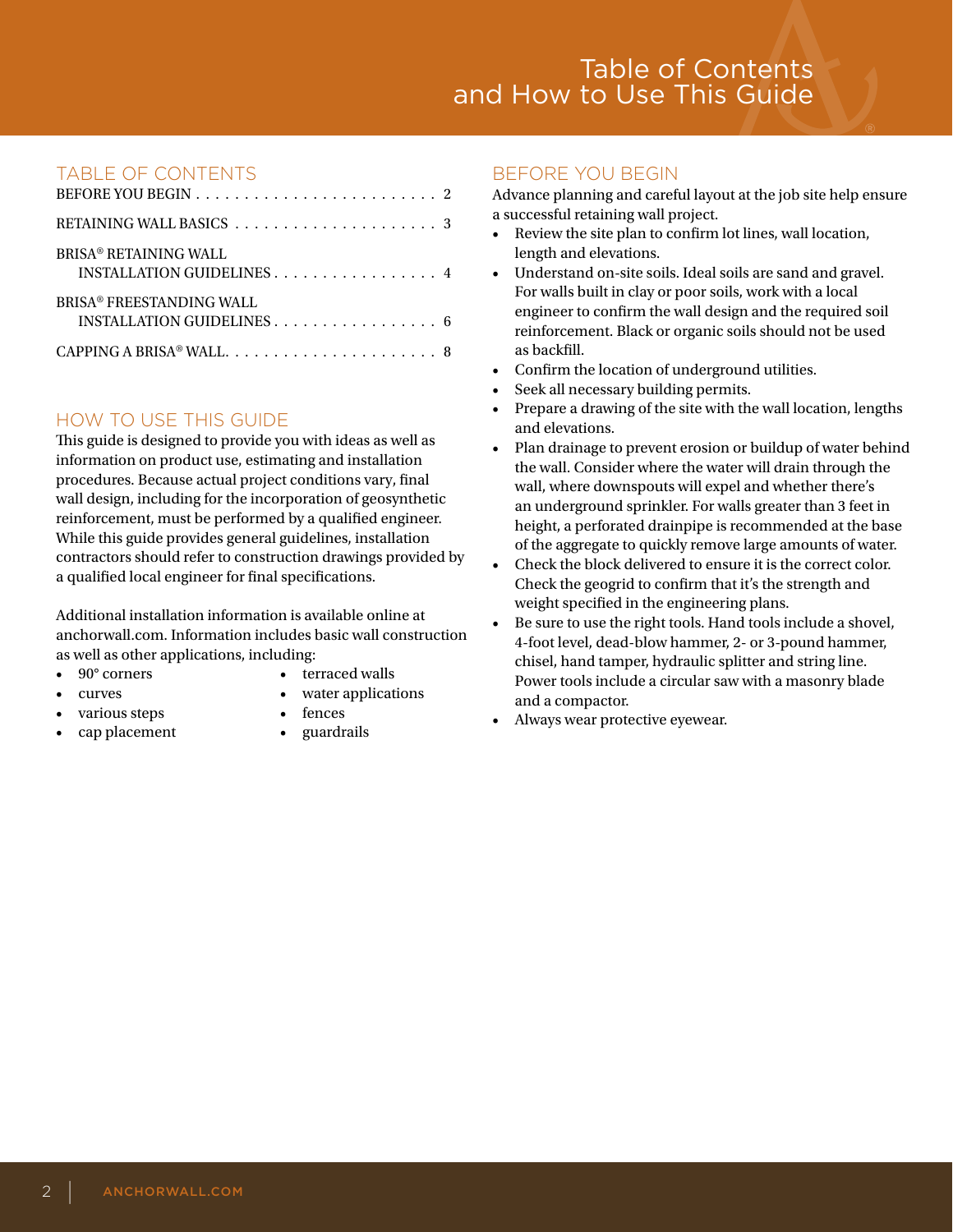Segmental retaining walls typically fall into one of three categories.

# GRAVITY RETAINING WALL



The first category – a gravity wall – is a retaining wall that does not use soil reinforcement. A gravity wall has height limitations specific to each product. An advantage of this type of retaining wall is that it requires a smaller work area behind the wall. A gravity wall relies on the weight and setback of the block to resist the soil forces being exerted on the wall.

## GEOSYNTHETIC-REINFORCED RETAINING WALL



The second category is a geosynthetic-reinforced wall, which needs to be designed by a qualified engineer. There are (theoretically) no height limitations with a reinforced retaining wall, and it is used in larger applications. It requires more work area behind the structure. The block of soil is stabilized by introducing reinforcement layers into the soil mass behind the facing units. The larger the stabilized soil mass, the more soil can be retained or held back. The geosynthetic reinforcement in the soil extends past the theoretical failure plane and serves to create a large, rectangular mass of block and soil, restraining the retained soil.

# ANCHORPLEX™ RETAINING WALL SYSTEM



The third category is the Anchorplex™ retaining wall system, which offers a unique, nonconventional solution to problematic wall construction sites. It is a retaining wall built with Anchor™ products and self-compacting structural backfill specified by Anchor Wall Systems, and backed by engineering support tools developed by Anchor.

Use of the Anchorplex™ retaining wall system completely eliminates the need for the construction of a mechanically stabilized earth zone behind the wall facing and requires substantially less excavation than is usually necessary in grid-reinforced wall construction.

For more information about the Anchorplex™ retaining wall system, go to anchorwall.com.

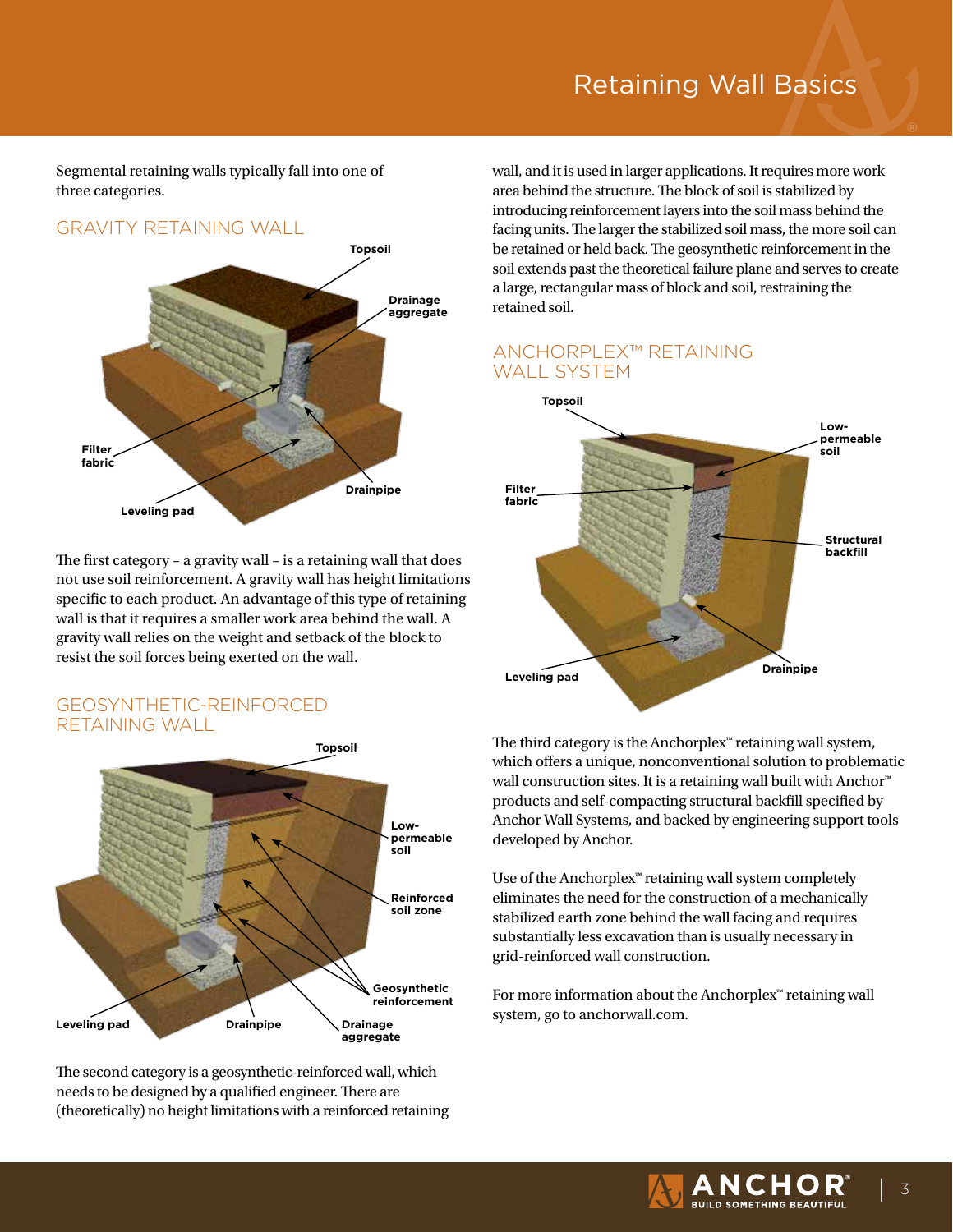# GETTING STARTED

Brisa® 6" and Brisa® Random retaining wall blocks are palletized in sets. One set = 2.0 sq. ft.

- Two 6" x 16" units
- $\bullet$  One  $6" \times 10"$  unit
- One 6" x 6" unit

Installation instructions and estimating are based on using sets.

## PREPARE LEVELING PAD

Excavate for the leveling pad. The trench should be a minimum of 20 inches wide and should be 12 inches deep.

Create a leveling pad of compacted base material that extends a minimum of 6 inches in front of and 6 inches behind the wall units. This leveling pad should be at least 6 inches deep after compaction.

## BASE COURSE\*

Repeat sets for the base course. If combining Brisa 6" and Brisa Random wall blocks, pull sets from both pallets. Remove the rear lip from the blocks to be used for the base course to ensure proper contact with the aggregate base.**Pitch the base course back 1/16 inch for each foot of wall height to keep the wall level on higher courses.**

*\* The Torpedo™ base block is an option for walls up to maximum gravity height. See page 6 for guidelines.*

# **COMPACTION**

Keep heavy compaction equipment 4 feet away from the face of the wall and make sure you are compacting in lifts based on the capacity of your equipment. After compaction, tap the top of the blocks near the back with a rubber mallet or dead-blow hammer to ensure each lip has remained seated against the block below.

# 90˚ CORNERS

Corners are built by alternating corner/column units so the long side is on different sides of the wall. Build the wall from

the corner unit when possible. Depending on the wall layout, there may be a need to cut wall blocks near the corner. Set back corner units to reflect the batter of the wall block units and glue from bottom to top.



## USING GEOSYNTHETIC REINFORCEMENT

For reinforced walls, use a lightweight grid such as Miragrid 2XT. It is thin and can be used in either direction for a strong wall. Use best practices for installing geosynthetic reinforcement. Lay grid perpendicular to the wall face, bringing it to within 1 inch of the wall face. Place the next course of blocks, then pull the grid tight before backfilling. Cut off the selvage edge on grid to eliminate any unevenness.

# WALL ABUTTING A COLUMN

When abutting the wall in the middle of the column face, some sculpting of the blocks will give a clean, finished look

to a project. To eliminate gapping between the wall block and the column unit, mark or scribe the retaining wall block to fit the face of the column unit into the side of the wall unit. This is easily achieved with a small handheld grinder with a diamond blade.



# ANCHORPLEX™ WALL SYSTEM

**Setting out the wall and excavation –** This step is no different for Anchorplex™ system construction than for conventional construction, except that the amount of excavation will probably differ.

**Leveling pad and base course –** These steps are no different for Anchorplex system construction than for conventional construction.

**Construction of subsequent courses –** This step is no different for Anchorplex system construction than for conventional construction. Do not exceed 2 feet vertical stacking of block before placing a lift of structural backfill.

**Drainage design –** This step is no different for Anchorplex system construction than for conventional construction.

**Installation of structural backfill –** After completion of the leveling pad, base course, drainpipe installation and stacking block 2 feet above grade, the first lift of structural backfill that meets Anchor Wall Systems, Inc.'s specifications can be installed.

The structural backfill can be placed directly from delivery vehicle or with skid-type loader or other equipment. It should be placed behind the blocks and worked into all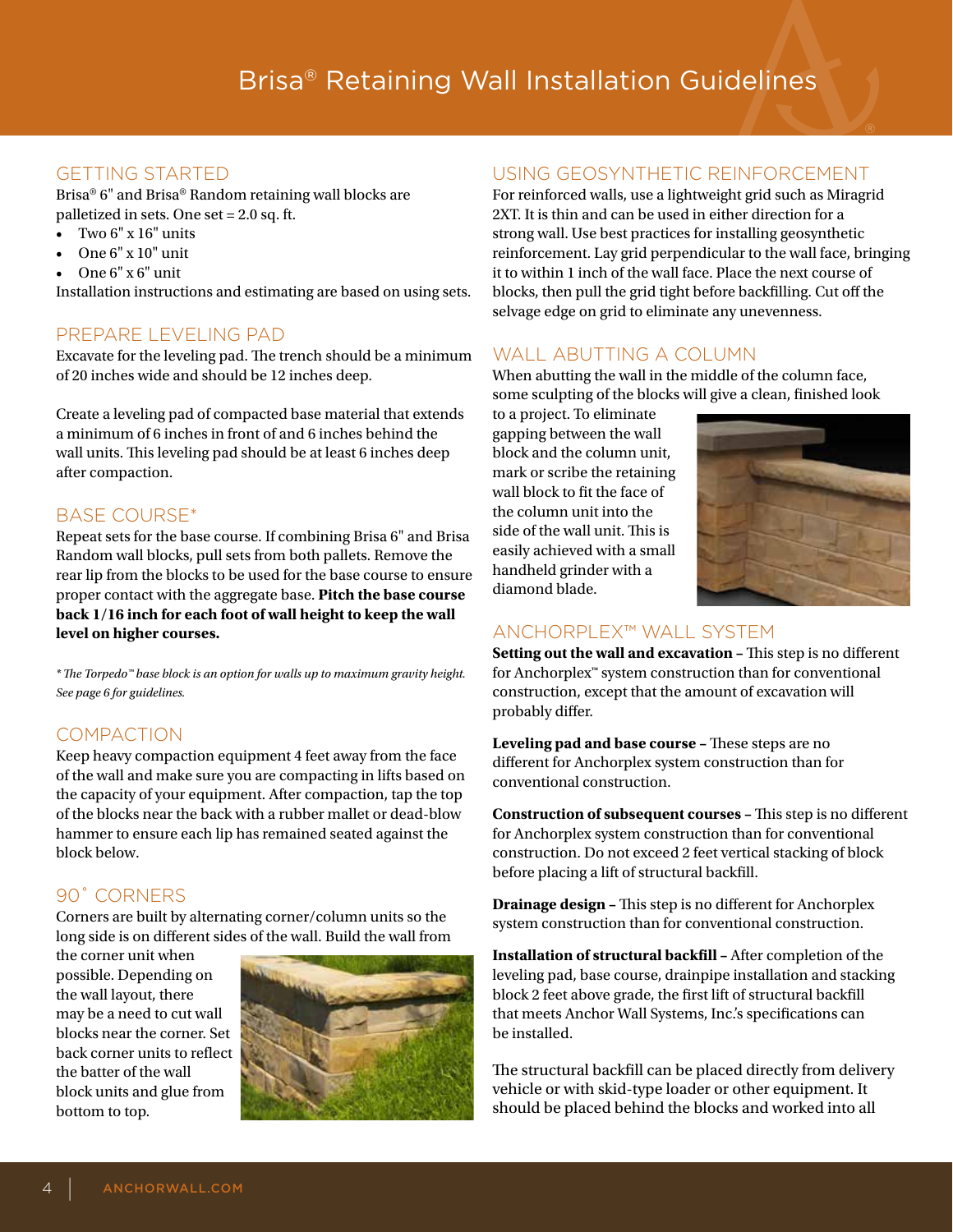voids and cores of the blocks. When properly formulated, the structural backfill will not leak through the face of the wall.

After installation of the first lift of structural backfill, install additional courses and repeat the process. Place additional lifts from 8 to 24 inches depending on site conditions and project scale. Subsequent pours can be made as soon as the structural backfill in the previous lift has set – usually not longer than 2 to 3 hours.

**Installation of filter fabric –** Place a layer of filter fabric over the final lift of structural backfill and up the back of the top course and the cap. Then fill behind the top course and cap with low-permeability soil.

**Capping –** Follow standard practice when capping the wall.

**Finishing –** Protect the wall with a finish grade at the top and bottom.



**Brisa® retaining wall system using the Anchorplex™ wall system**

# **STEPS**

When constructing steps, you must consider whether it is a fill or a cut-grade situation. Construction is similar but varies in the amount of dummy units required.

A fill step will have a base course of dummy units in the entire footprint of the steps. For each additional step, add dummy units behind the facing units for stability. There are two methods for creating the step facing. Use complete sets of 6-inch-high units. A cut-grade set of steps will use one layer of dummy blocks under each step, effectively stepping up the grade. See illustration for more details.

All applications will require some sort of tread to cover the facing units. The double-sided cap is a great option.

#### **Constructing steps using fill scenario**



#### **Constructing steps using cut scenario**



## USING A PATTERN FOR SINGLE-HEIGHT RETAINING WALLS

Estimating formulas are based on using all of the pieces of each set. When using a pattern, begin at one edge, laying all 4 units of the set and repeat. Stagger the patterns on each course as shown to avoid vertical bonds. Use random face styles intermittently with non-random face styles. If combining Brisa 6" and Brisa Random blocks, pull sets equally to maintain a proper ratio.

# INSTALLATION PATTERN

#### **6" Multipiece Wall System**



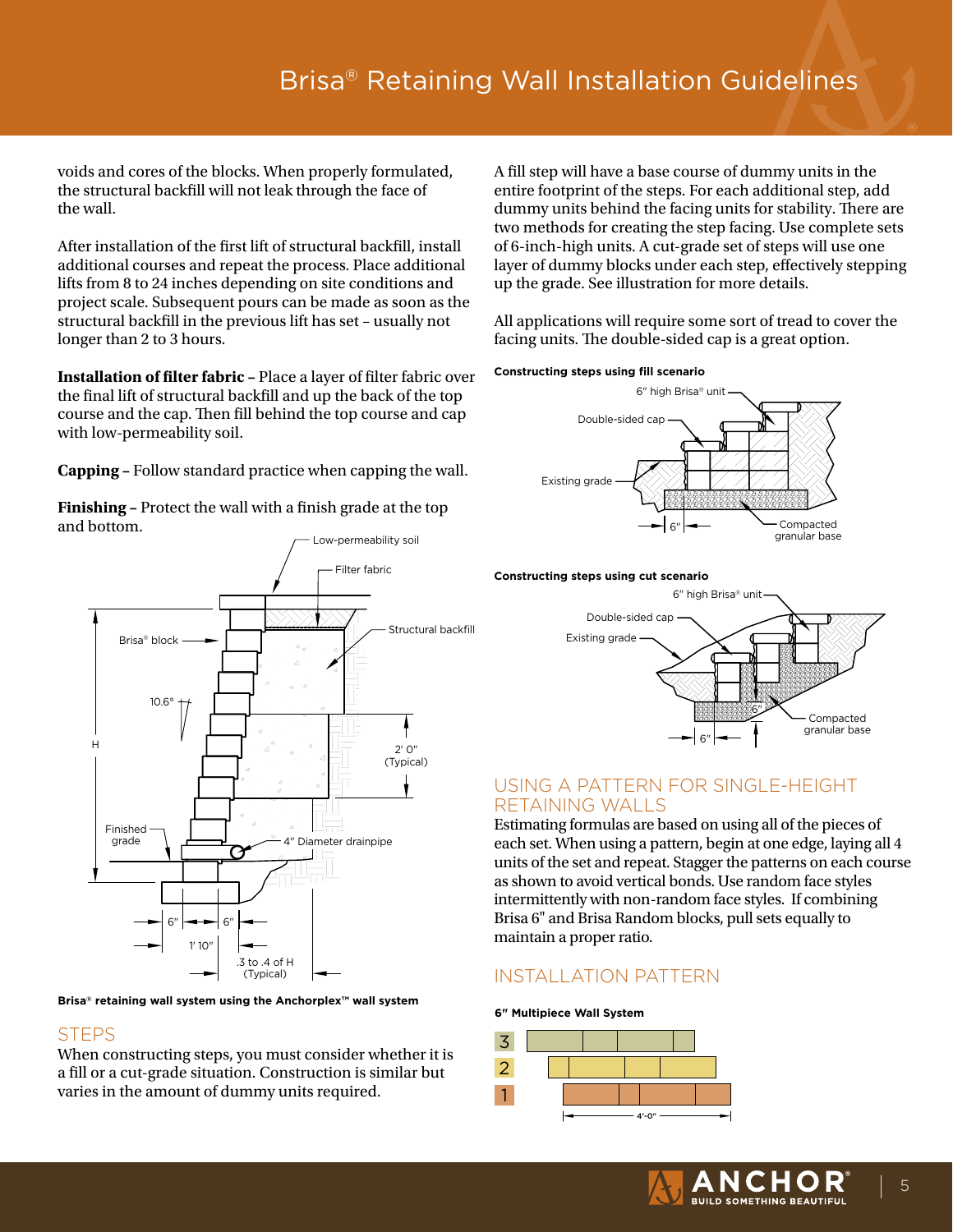# GETTING STARTED

Brisa® 6" and Brisa® Random freestanding wall blocks are palletized in sets. One set = 2.0 sq. ft.

- Four  $6" \times 16"$  units
- Two 6" x 10" unit
- $Two 6" x 6" unit$

Installation instructions and estimating are based on using sets.

## PREPARE LEVELING PAD

Excavate for the leveling pad. The trench should be a minimum of 24 inches wide and should be 12 inches deep.

Create a leveling pad of compacted base material that extends a minimum of 6 inches in front of and 6 inches behind the base units. This leveling pad should be at least 6 inches deep after compaction.



# BASE COURSE

Install the Torpedo® base block with the hand-holds down. Place blocks so the outside curve of one block fits into the inside curve of the block next to it. Blocks should touch. Level

blocks front to back and side to side with a deadblow hammer. The base course will be buried.



# STEPPING UP THE BASE

Walls built on a sloping grade require a stepped base. Begin excavation at the lowest point and dig a level trench, 24 inches wide, into the slope until it is deep enough to accommodate the base material and one entire base block.



At this point, step up the height of one block and begin a new section of base trench. Use a 6-inch-high unit on the base course to level the base unit that is stepped up. (See illustration.) Continue to step up as needed to top of slope. Always bury at least one full base block at each step up.

# WALL COURSES

Glue all courses. PL Premium® and Techniseal® RG+ adhesives are recommended for optimum performance. Those products are widely available.

Use ½-inch-diameter beads of glue every 3 to



6 inches apart and 2 inches from the face of the block to help keep the wall level and prevent oozing through the face.

Build one layer of the pattern and glue to base units.



Build a separate wall on each side of the base unit one course at a time. Maintain a consistent gap of roughly 1 inch between the parallel walls. The width of a level can be a guide.

Continue to build one course of the wall on each side of the wall, maintaining a uniform distance between the two walls. Check horizontal and vertical levels of each wall.

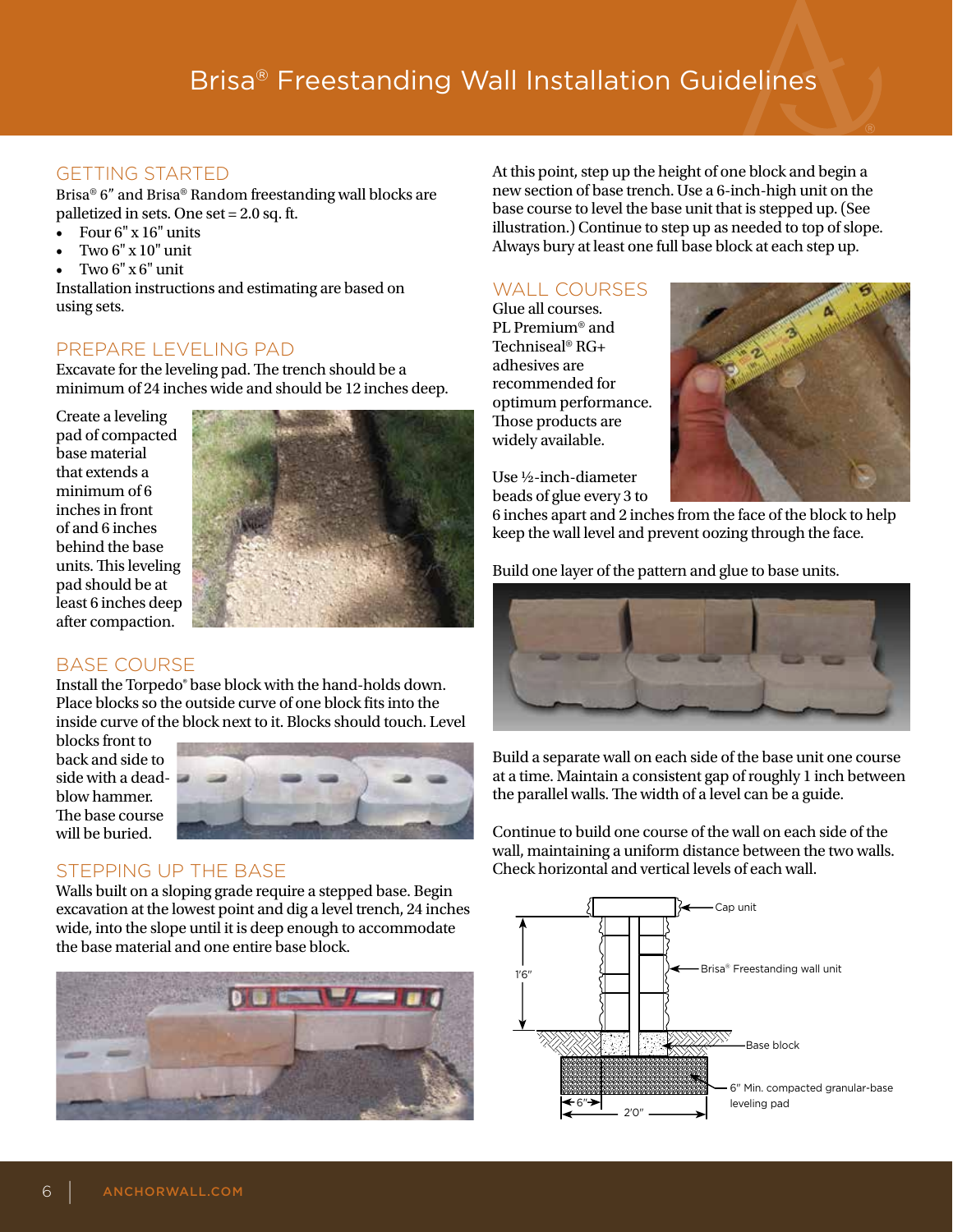Periodically check the distance between the wall faces to ensure consistent spacing. Gaps will vary on curves. To avoid cutting blocks, flip blocks over on curves as needed.



## FREESTANDING WALL WITH 90° CORNERS

A freestanding wall corner could be built by putting a column in the corner and building away from it. An alternative is to alternate corner/ column units and work into the pattern at



the corner. Cut 2 inches off the back of the wall blocks on the inside part of the corner to make them fit. All units should be glued bottom to top.

# WALL ABUTTING A COLUMN

When abutting the wall in the middle of the column face, some sculpting of the blocks will give a clean, finished look to a project. Mark or scribe the freestanding wall block to fit the

face of the column unit into the edge of the wall unit. This is easily achieved with a small handheld grinder with a diamond blade. Start the second row with cut block to stagger bond.



## WALL FND

Wall End units saves installation time, minimizes cutting and improves asthetics.



**Shaded area represents Wall Ends. Every other Wall End is cut in half.**

## END A FREESTANDING WAI I

Start pattern next to a Wall End unit if the wall does not end with a column.

Every other Wall End is cut in half.



## WHEN TO USE A PATTERN FOR FREESTANDING WALLS

Estimating formulas are based on using all of the pieces of each set. When using a pattern, begin at one edge, laying all 4 units of the set and repeat. Stagger the patterns on each course as shown to avoid vertical bonds. Use random face styles intermittently with non-random face styles. If combining Brisa 6" and Brisa Random blocks, pull sets equally to maintain a proper ratio.

**6" Multipiece Wall System**